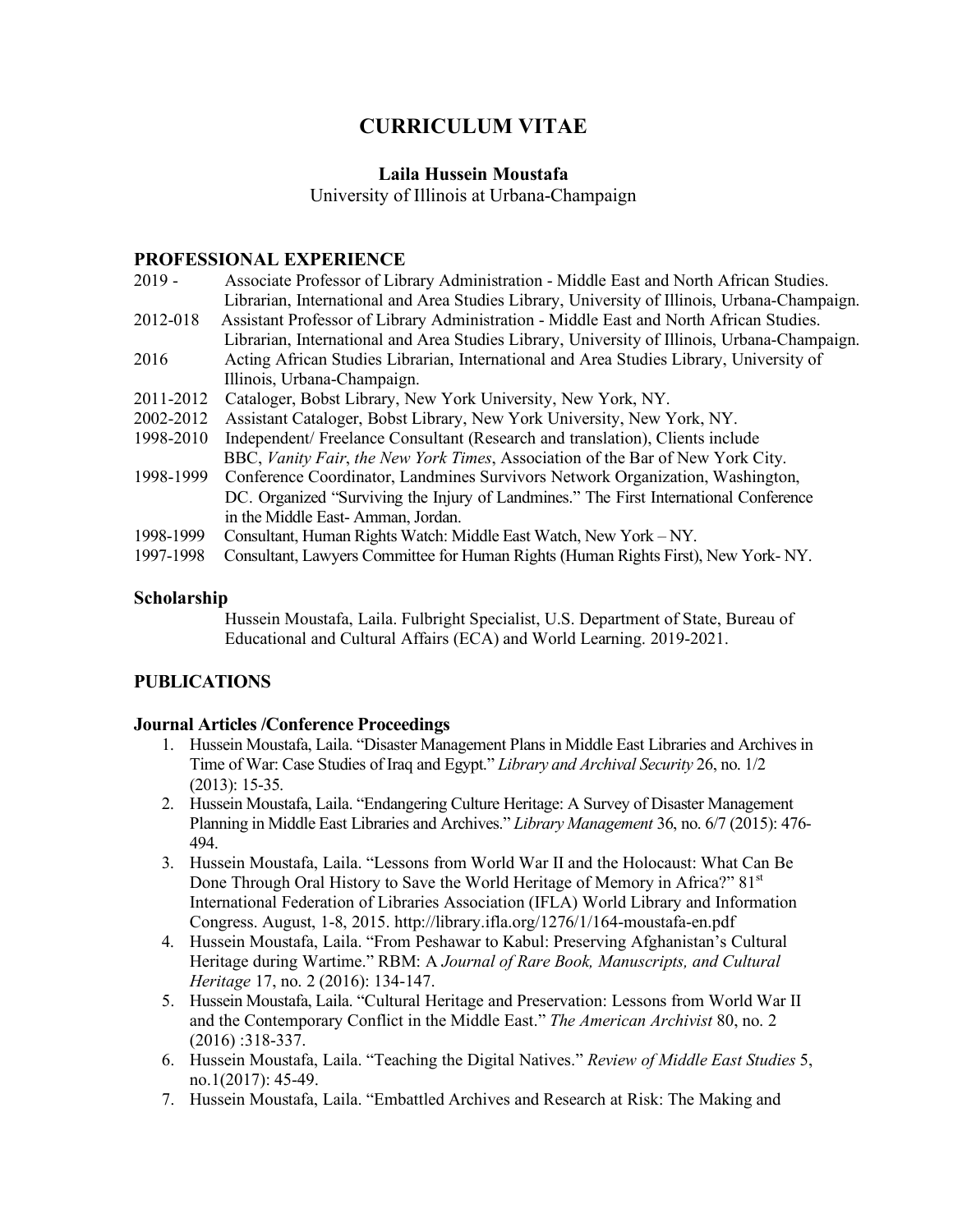Remaking of Area Studies Knowledge of the Middle East in a Time of Chronic War." *Archivaria* (Spring 2018): 30 pages in manuscript. (accepted for publication)

8. Hussein Moustafa, Laila. "The Role of Middle East Studies Librarians in Preserving Cultural Heritage Materials." *MELA Notes* 90 (2017): 15-22.

#### **Book Chapters**

1. Houssein Moustafa, Laila "Interdisciplinary Education for Teaching Challenging Subjects: The Case of Islam and Violence." In *Teaching, Islamic Studies in the Age of ISIS, The Internet and Islamophobia*, edited by Courtney Dorroll, 75–84. Bloomington: Indiana University Press, 2019.

#### **Bulletins, Reports, or Conference Proceedings**

- 1. Hussein Moustafa, Laila. "Culture Heritage in Time of Conflict: The Need for a Preservation Plan." *ILAM*, Arab Federation for Libraries and Information (AFLI) no.15  $(2015):7-20.$ 
	- 2. Hussein Moustafa, Laila, Joshua S. Harris and Bethany G. Anderson. "Lessons from World War II and the Holocaust: What Can be Done to Save Cultural Heritage and Memory During Time of War?" In What Do We Lose When We Lose a Library? Proceedings of the Conference held at the KU Leuven. Leuven, Belgium. September 9-11, 2015. Conference organized by KU Leuven, UC Louvain, the Goethe Institute and British Council. Published in cooperation with the German Commission of UNESCO and the Goethe Institute. University Library, KU Leuven, (2016):153-160.

## **INVITED LECTURES AND INVITED CONFERENCE PRESENTATIONS**

- 1. Hussein Moustafa, Laila. "Libraries and Archives in Times of Crisis: When we Should Act and What We Can Do." Keynote Lecture, 2016 ILA Annual Conference: Discovery, Advocacy, Leadership. Chicago, Illinois, October 18, 2016.
- 2. Hussein Moustafa, Laila. "Introduction to Reference, Preservation, Digitization, Disaster Management, Data Management," Three-day workshop for library managers, librarians, and students at Qatar University. Invited by the U.S. Department of State: American Embassy in Doha, Doha, Qatar, October 23-25, 2016.
- 3. Hussein Moustafa, Laila. "Trends, Challenges, and Opportunities in the World of Digitalization and Preservation of Cultural Heritage," in Digitization, Preservation, and Dissemination of Cultural Heritage Materials: Global Trends and Local Application Seminar. Invited by the U.S. Department of State and Qatar National Library, Doha, Qatar, October 26, 2016.
- 4. Hussein Moustafa, Laila. "What Libraries Can Do to Connect with their Community in Time of Crisis," Lecture, Oak Park Public Library, Chicago, Illinois, November 2, 2016.
- 5. Hussein Moustafa, Laila "Archives under Authoritarianism and Preservation Efforts of Endangered Materials Across the Middle East" in Special Session Archive: Endangerment, Ruination and Retrieval" November 26. *Middle East Studies Association*, 53rd Annual Meeting November 14-17, 2019.
- 6. Hussein Moustafa, Laila "Disaster Risk Prevention and Response: Countries in Conflict Zones in Supporting Documentary Heritage Preservation in the Arab Region. 1-2 December 2019. United Nationals Educational, Scientific and Cultural Organization (UNESCO), International Federation of Library Associations and Institutions (IFLA) and Qatar National Library, Qatar. December 2<sup>nd</sup>, 2019.

#### **Grant Received**

1. Hussein Laila, Moustafa, Teresa Ann Barnes (History Department), Mauro Nobili (History Department), Project title: "Scholarly Gaming Environments" as Vehicles for Research, Teaching and Engagement." Funded by Discovery Partners Institute's (DPI), 2019. Total: \$15,000.